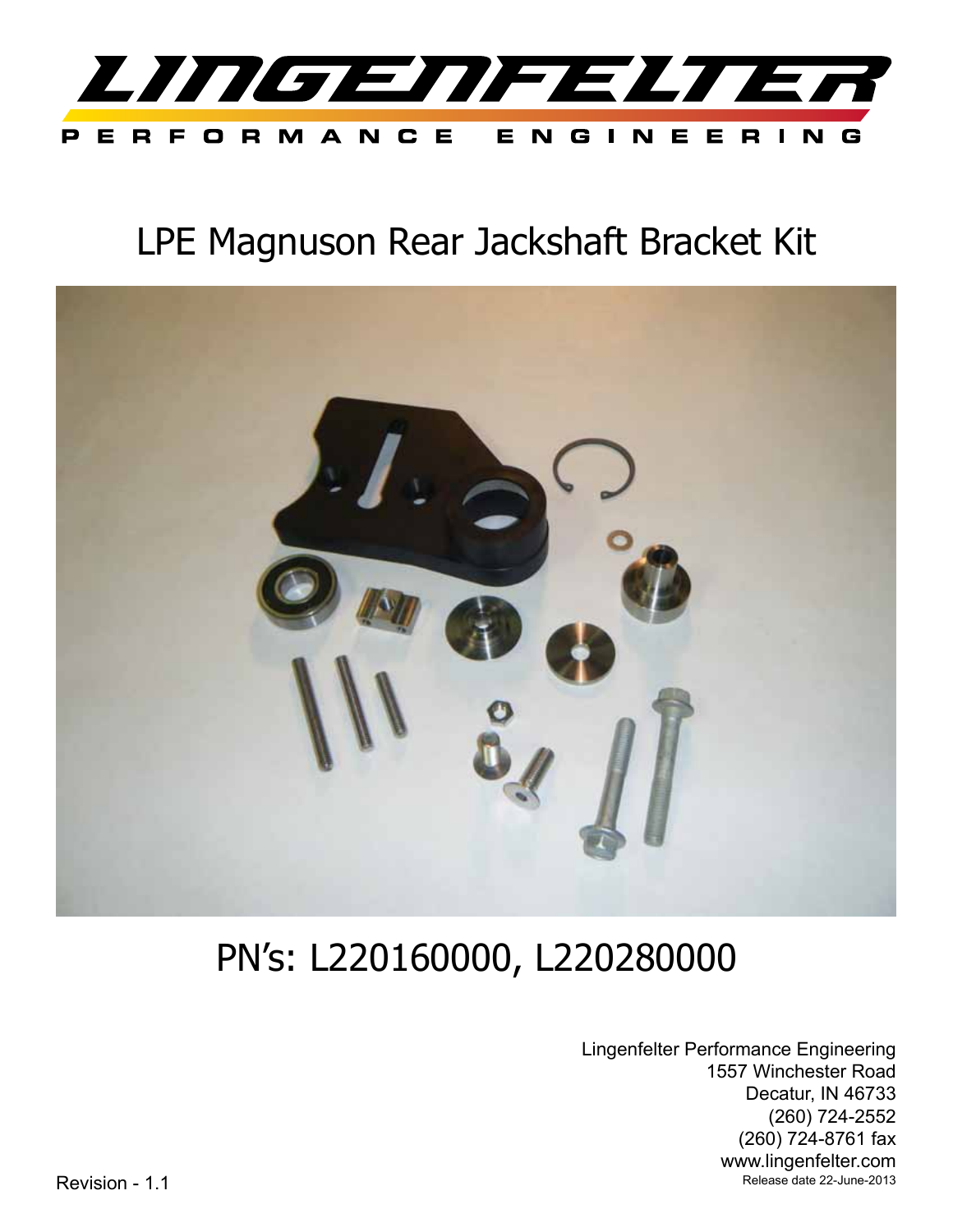### **Parts List LPE Magnuson rear jackshaft bracket kit**

**# Description Part number**

| 1              | Rear TVS SC bracket, black anodized                       | XX09737-0070    |
|----------------|-----------------------------------------------------------|-----------------|
|                | or Rear TVS SC bracket, polished                          | XX09737-0071    |
| 1              | Retainer clip                                             | MAG69-00-01-009 |
| 1              | Rear bearing                                              | MAG55-00-62-204 |
| $\overline{2}$ | M10 x 1.5 x 20 flat head countersunk bolts                | KP82415         |
| $\mathbf{1}$   | M10 $\times$ 1.5 $\times$ 65 bolt (for ribbed belt idler) | 11516109        |
| 1              | M10x1.5x70 bolt (for cogged belt idler)                   | 11516356        |
| $\mathbf{1}$   | Tensioner pulley cap                                      | XX09737-0078    |
| $\mathbf{1}$   | Tensioner pulley base                                     | XX09737-0077    |
| 1              | Tensioner pulley base spacer (for cogged belt idler)      | XX09737-0076    |
| 1              | LPE T-nut                                                 | XX09737-0054    |
| $\mathbf{1}$   | M8 x 1.25 x 40 SS set screw                               | 92029A325       |
| $\mathbf{1}$   | M8 x 1.25 x 60 SS set screw                               | LINSS6x08060    |
| 1              | M8 x 1.25 x 70 SS set screw                               | MM-916A2 8X70   |
| 1              | $M8 \times 1.25$ SS jam nut                               | 47385           |
| 1              | M8 SS flat washer                                         | 47395           |
| 1              | LPE decal                                                 | L920010000      |
| 12             | <b>Instructions</b>                                       | N/A             |

### **Tools & Materials Required**

- Arbor press or equivalent
- Blue loctite
- 1" wrench
- 11/16" wrench
- Socket wrench
- 1" socket
- 10mm socket
- 15mm socket
- 4mm Allen socket
	- 6mm Allen socket
	- Clean shop towel
	- Lubricant for pressing the bearing and pulley hub
	- Calipers
	- Snap ring pliers
	- Torque wrench

### **Additional Required Components**

- 2 30 tooth cogged pulley L220320030
- 1 70mm x 50mm cogged belt idler/tensioner pulley L220350070
- 1 600mm x 50mm x 8mm pitched cogged belt GAT600-8MGT-50
- 1 30 tooth cogged pulley L220320030
- 1 35 tooth cogged pulley L220330035
- 1 70mm x 50mm cogged belt idler/tensioner pulley L220350070
- 1 624mm x 50mm x 8mm pitched cogged belt BS-624-8M-50

**# Description Part number**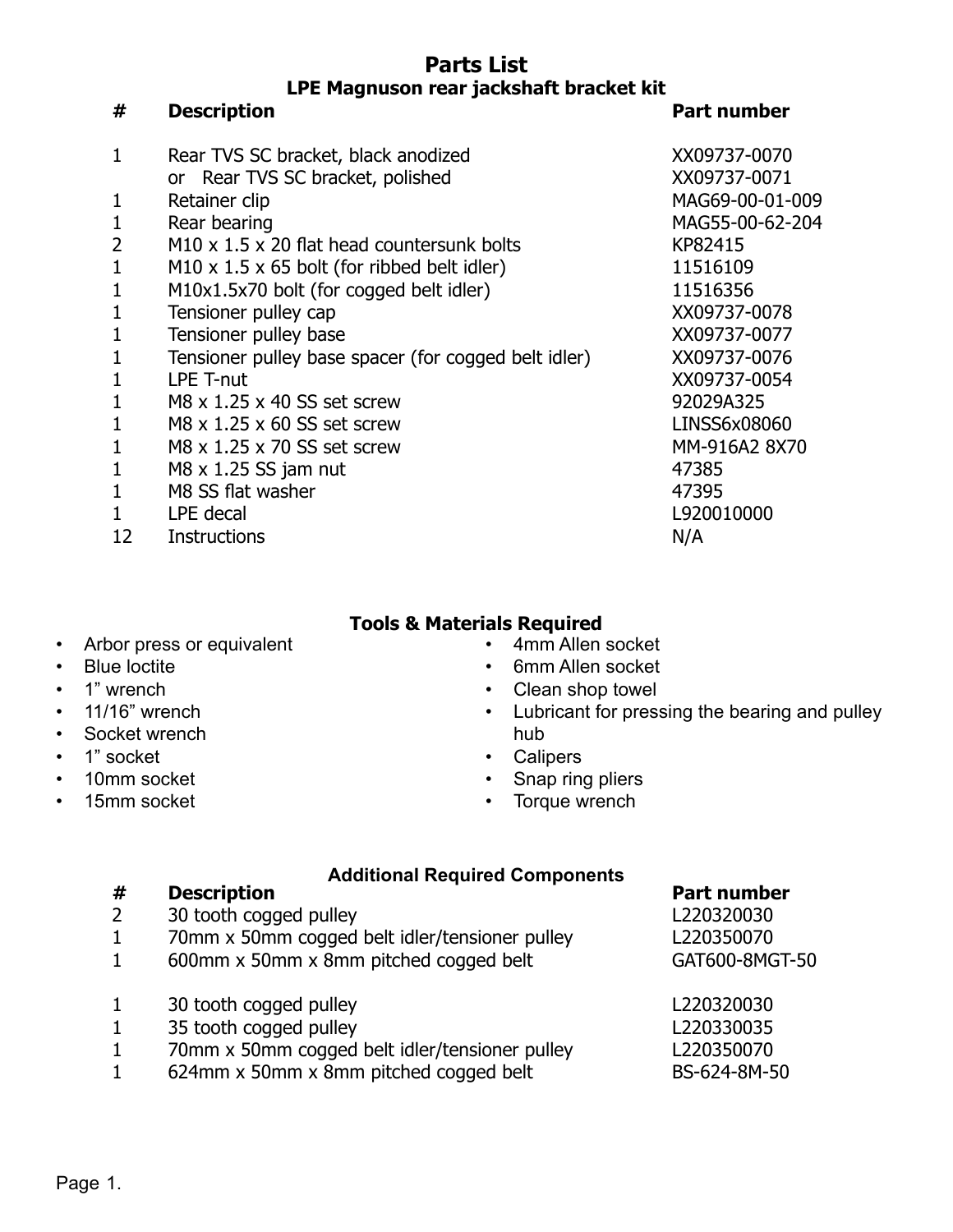| #<br>2<br>$\mathbf{1}$<br>$\mathbf{1}$ | <b>Additional Required Components</b><br><b>Description</b><br>3.00" 14 rib pulley<br>70mm 14 rib idler/tensioner pulley<br>23.4" 14 rib belt | <b>Part number</b><br>L220180000<br>ATISK086H5<br>K140234 |
|----------------------------------------|-----------------------------------------------------------------------------------------------------------------------------------------------|-----------------------------------------------------------|
| 2<br>$\mathbf{1}$                      | $3.25''$ 14 rib pulley<br>70mm 14 rib idler/tensioner pulley<br>644mm 14 rib belt                                                             | L220190000<br>ATISK086H5<br>14PK644                       |
| 1<br>$\mathbf{1}$                      | $3.49''$ 14 rib pulley<br>$3.25''$ 14 rib pulley<br>70mm 14 rib idler/tensioner pulley<br>644mm 14 rib belt                                   | L220200000<br>L220190000<br>ATISK086H5<br>14PK644         |
| 1<br>$\mathbf{1}$<br>1                 | $3.49''$ 14 rib pulley<br>$3.00''$ 14 rib pulley<br>70mm 14 rib idler/tensioner pulley<br>644mm 14 rib belt                                   | L220200000<br>L220180000<br>ATISK086H5<br>14PK644         |
|                                        | <b>Optional Items</b>                                                                                                                         |                                                           |

| #              | <b>Description</b>                       | Part number     |
|----------------|------------------------------------------|-----------------|
| 2 <sup>1</sup> | Magnuson press-on 4 bolt hub (if needed) | 69-00-87-010    |
|                | TVS2300 Camaro carbon fiber jackshaft    | 52-02-18-168-CF |
|                | TVS2300 Corvette carbon fiber jackshaft  | 52-02-16-593-CF |

**Read the entire instruction manual before beginning installation. Some stock parts will be used in reassembly.**

**When referencing the side of the vehicle, the driver side of the vehicle is considered the left side and the passenger side of the vehicle is considered the right side of the vehicle.** 

**The four (4) bolt hub must be pressed onto the supercharger shaft and the bearing must be pressed into the bracket prior to installation of the new bracket assembly.**

**LPE is currently developing an installation tool to make the installation of the jackshaft and rear pulley hub easier. This installation tool was used for the installation pictured in this manual. Until the tool is released, the installer must come up with other means of pressing the jackshaft into the bearing, as well as the rear pulley hub onto the jackshaft.**

**WARNING: When pressing the jackshaft out of the bearing, make sure that you are not pressing against the entire rod as it can cause the carbon fiber jackshaft to fail.**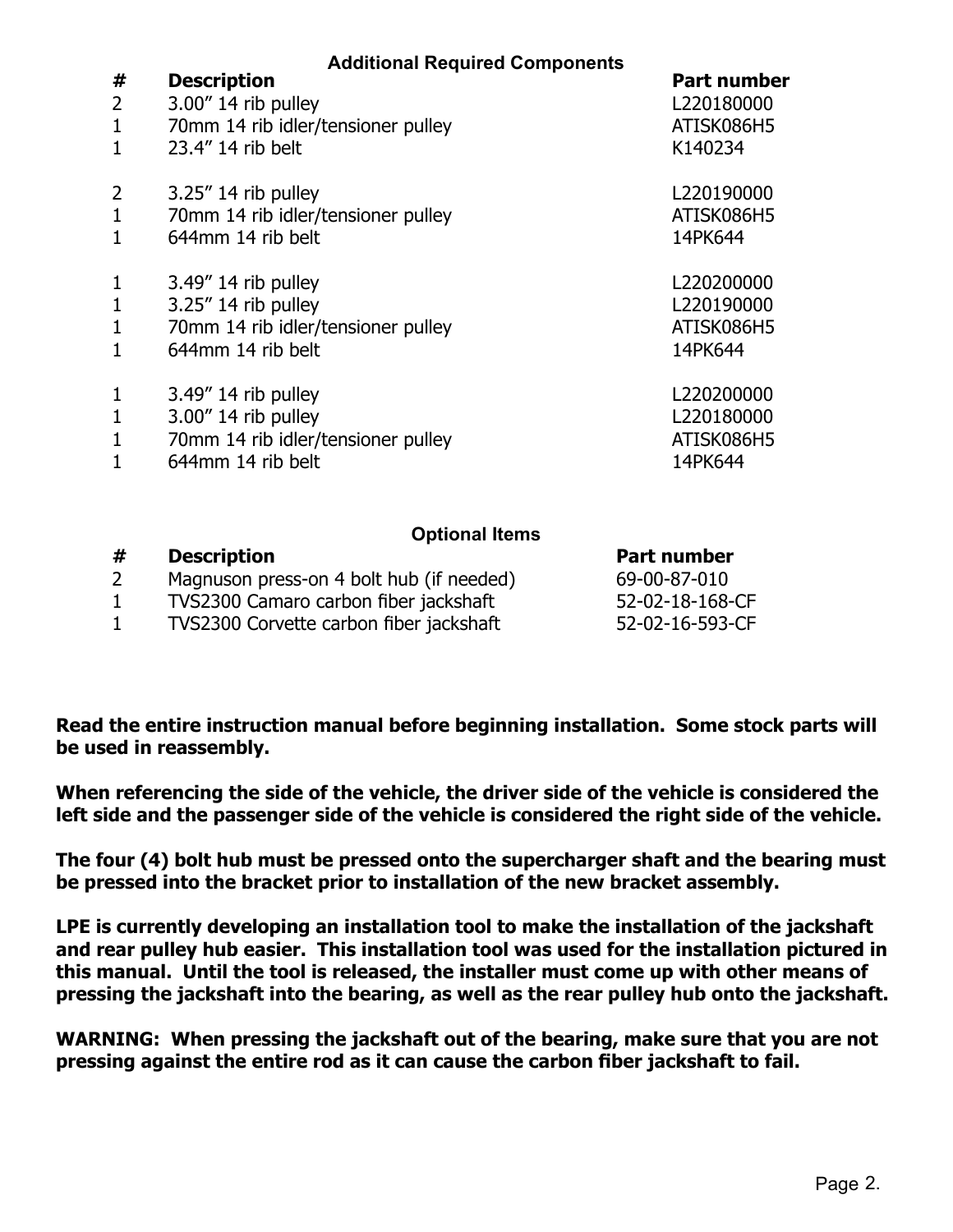

1. Open the hood of the vehicle. If you have been driving the vehicle, allow the vehicle to cool down for a few hours before starting this installation.



2. Using a 1" wrench and 1" socket, break the bolts loose that hold the jackshaft in place.



3. Using a 10mm socket, break the rear pulley bolts loose. There are four (4) pulley bolts on each rear pulley, as shown in the illustration by the red arrows.



4. Using a 10mm socket, remove the front supercharger pulley.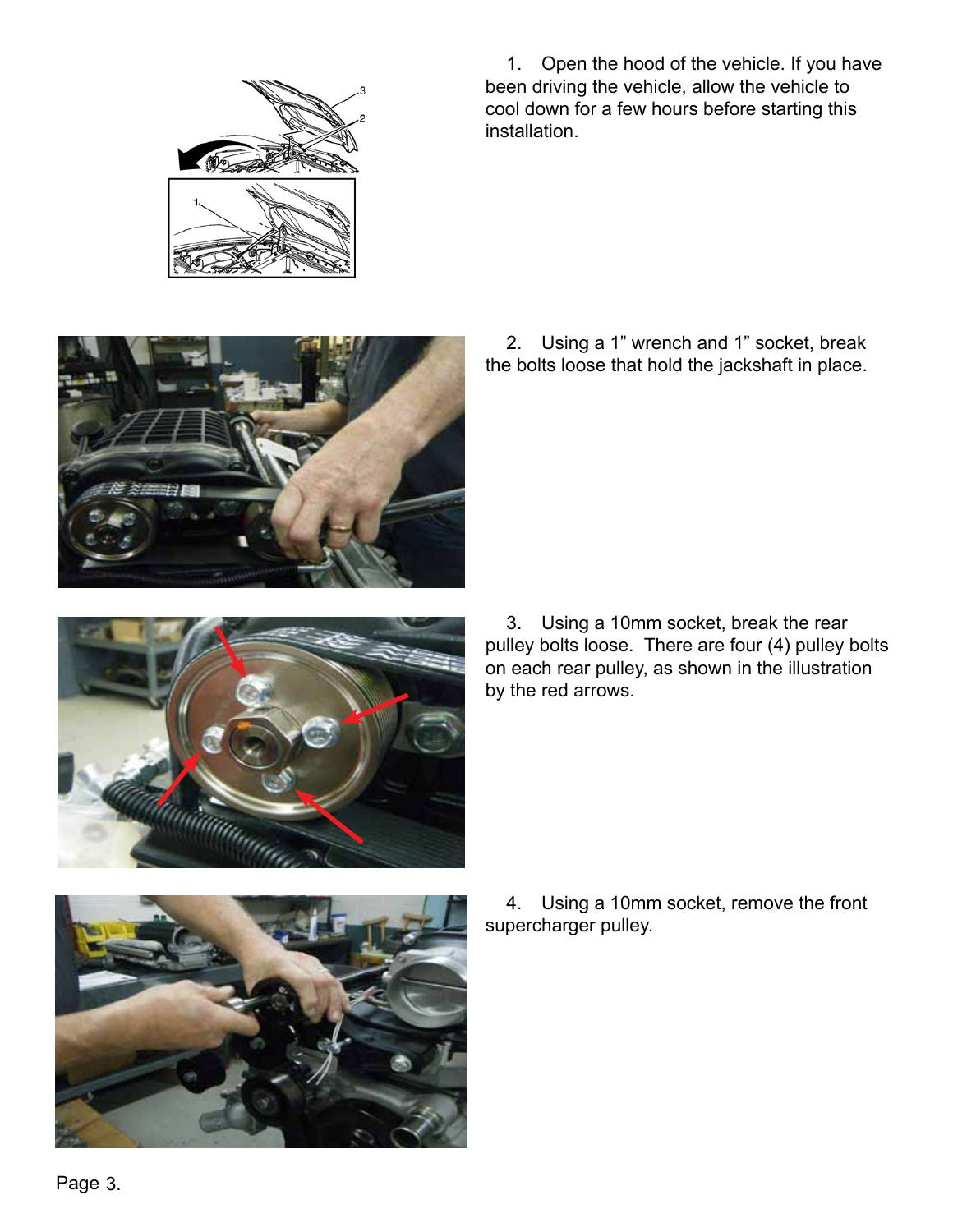

5. Loosen the rear tensioning screw on the passenger side of the supercharger with a 4mm Allen socket.









8. Using an 11/16" wrench, remove the rear fuel line hose from the passenger side fuel line.

6. Remove the two (2) rear pulley bracket bolts using a 15mm socket.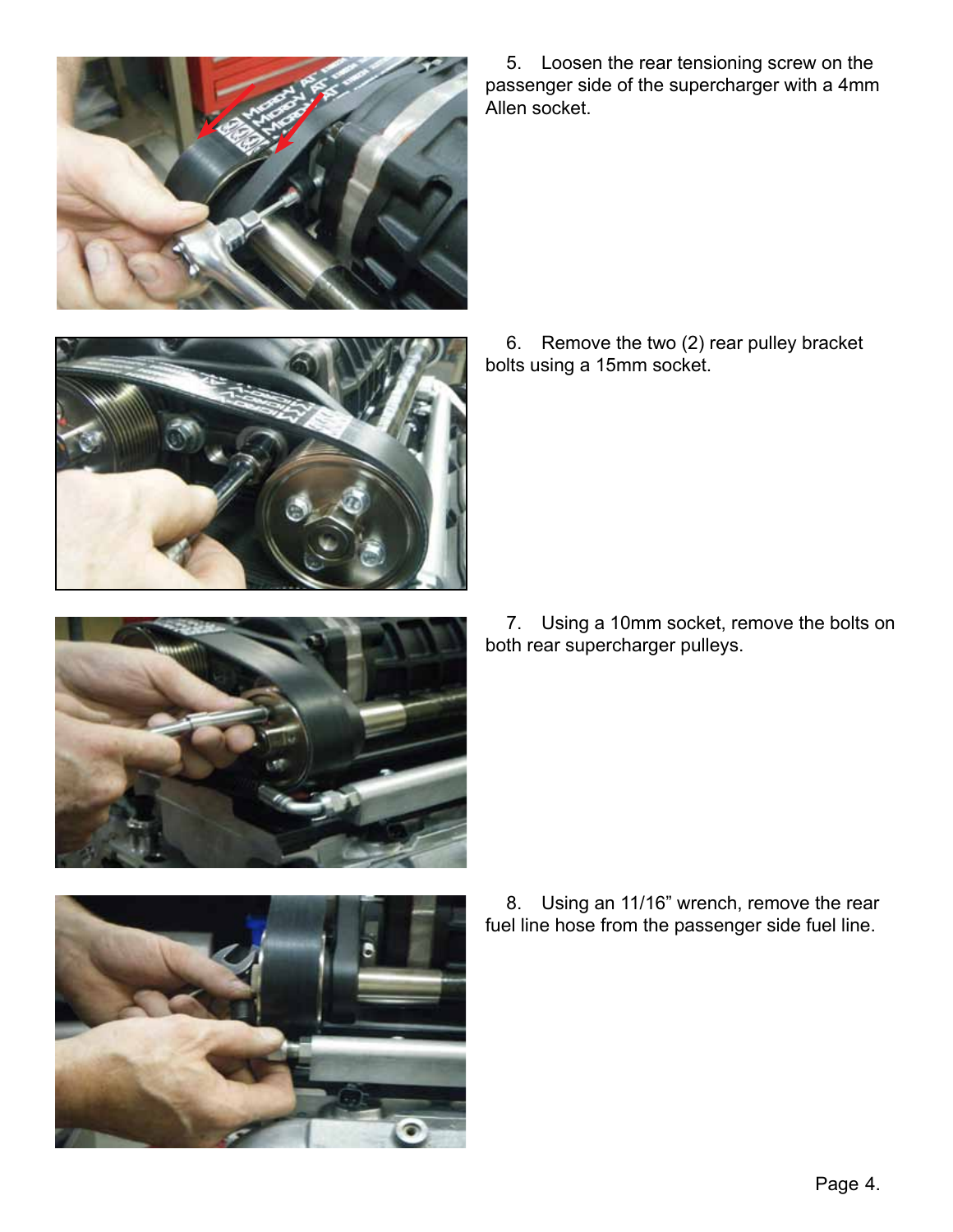

9. Remove the rear supercharger belt and pulleys.



10. Gently pulling towards the rear of the supercharger, remove the supercharger jackshaft assembly from the forward jackshaft housing.



11. Using an arbor press or equivalent, press the jackshaft out of the pulley hub and bearing. Inspect the individual components after their separation is complete to confirm that no components have been damaged. If any component was damaged during the pressing process, it will need to be replaced.



12. Wipe off the surface on the end of the jackshaft where the bearing will make contact to ensure that there are no particulates on the contact surface.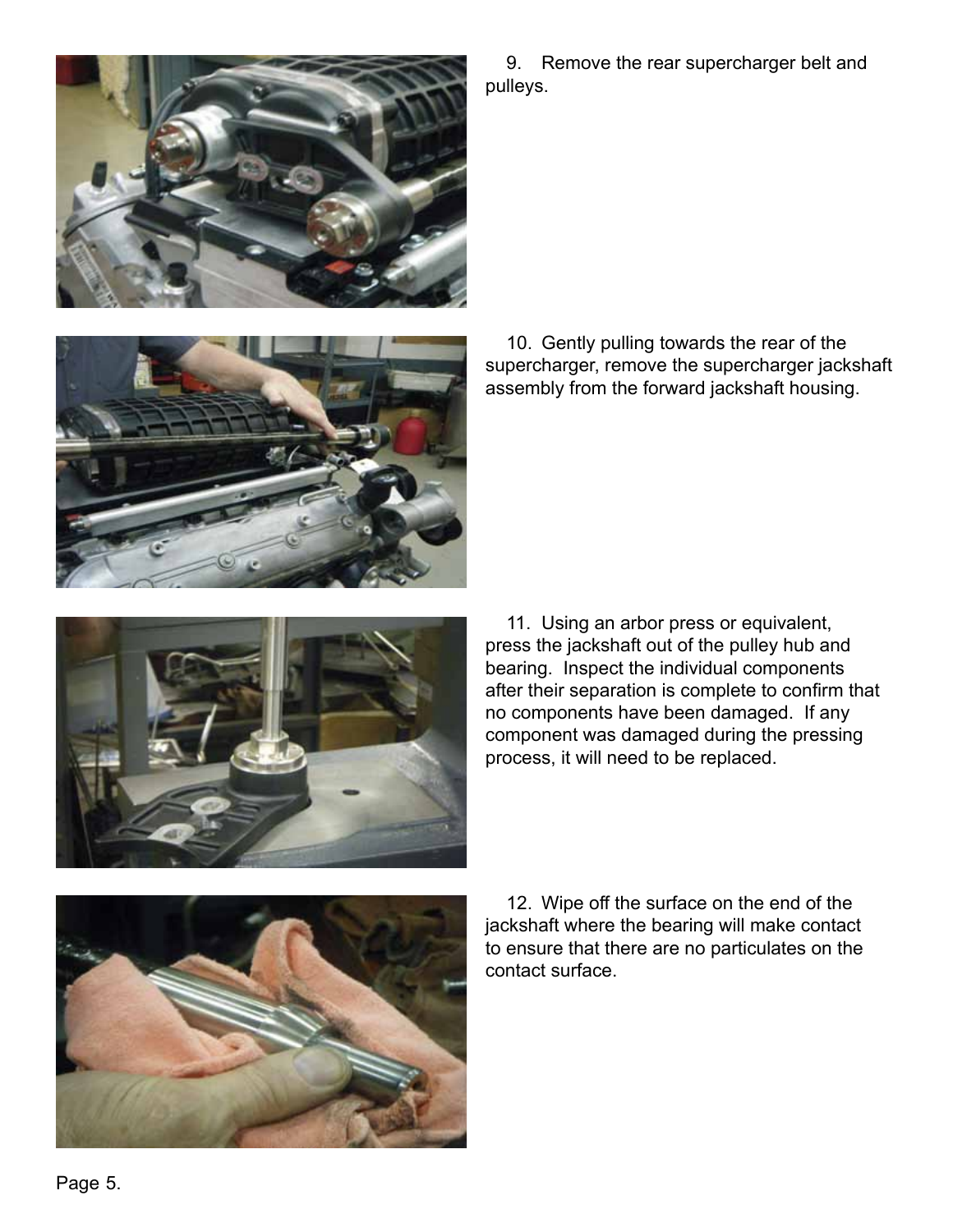

13. The adjacent illustration shows the LPE supplied rear tensioner bracket and it's bearing, which will be installed in the following step. Make sure to apply lubricant to the bearing before attempting to press the bearing into the bracket.



14. Using an arbor press or equivalent, press the new bearing into the new tensioner bracket until some resistance is felt. This operation should not take excessive force to complete.

**WARNING:** Make sure that you are pressing on the outer race of the bearing, not the inner. Pressing on the inner race of the bearing could cause the bearing to fail



15. After pressing the bearing into the rear tensioner bracket to the correct depth, the snap ring groove inside the bearing housing should be visible, as shown in the adjacent picture.



16. Using a pair of snap ring pliers, install the supplied snap ring into the groove directly above the bearing in the rear tensioner bracket bearing housing.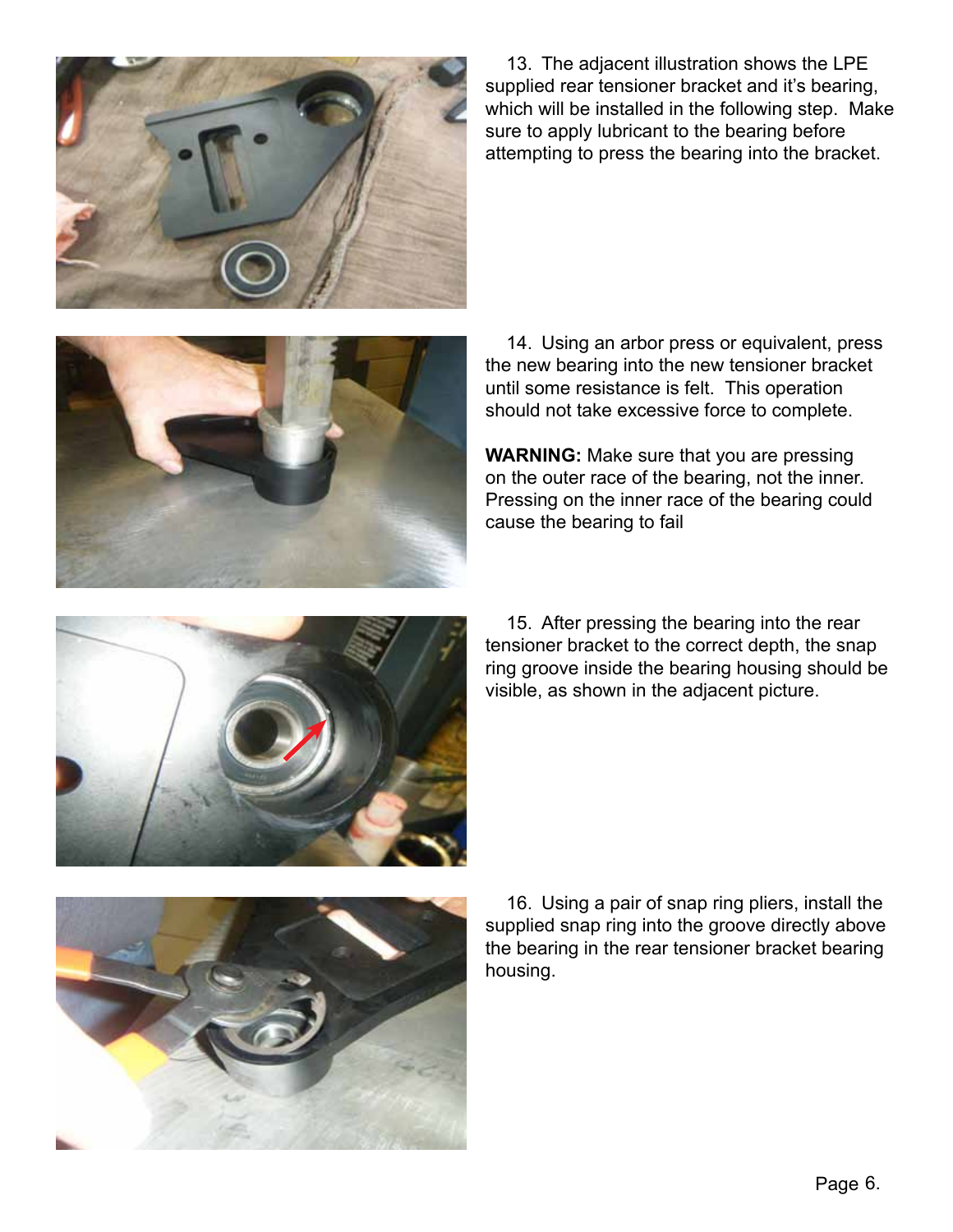

17. The adjacent illustration shows the snap ring installed into the bearing housing.



18. Using whatever method you choose, pull the end of the jackshaft through the bearing. Again, this operation should not take excessive force to complete. As illustrated in the following step, the end of the jackshaft should portrude out of the bearing by roughly 1.1 inches.



19. The adjacent illustration shows the jackshaft portruding from the bearing by 1.1000 inches.



20. Slide the front of the jackshaft into the foward bearing housing. After lubricating the end of the shaft, install the pulley hub onto the shaft. Whatever method you use to install the pulley hub, make sure that the hub stays square as you tighten it, or else you may damage the hub.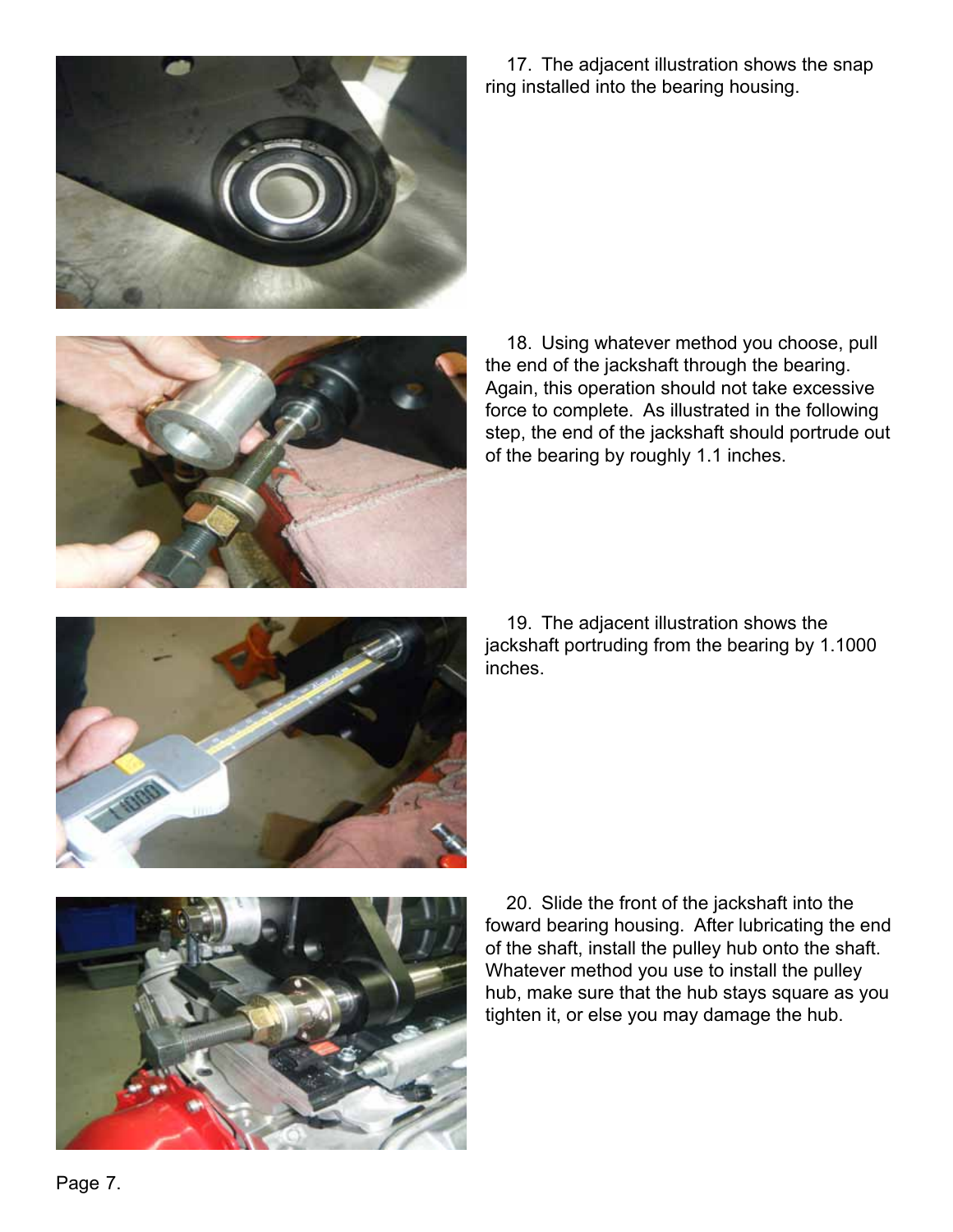

21. For ribbed belts:

Install the stainless steel pulley cap (PN: XX09737-0078) onto the M10x1.5x65 bolt (PN: 11516109). Then, install the tensioner pulley and tensioner pulley base (PN: XX09737-0077) onto the same bolt.

22. For cogged belts: Install the stainless steel pulley cap (PN: XX09737-0078) onto the M10x1.5x70 bolt (PN: 11516356). Then, install the guided tensioner pulley and tensioner pulley base (PN: XX09737-0077) onto the same bolt followed by the spacer (PN: XX09737-0076).



23. Install the rear idler pulley using the supplied T-nut. The cut-out on the back of the T-nut should be pointed down, as shown by the red arrow.



24. The adjacent illustration shows the tensioner pulley fastened to the tensioner bracket by the T-nut from the rear.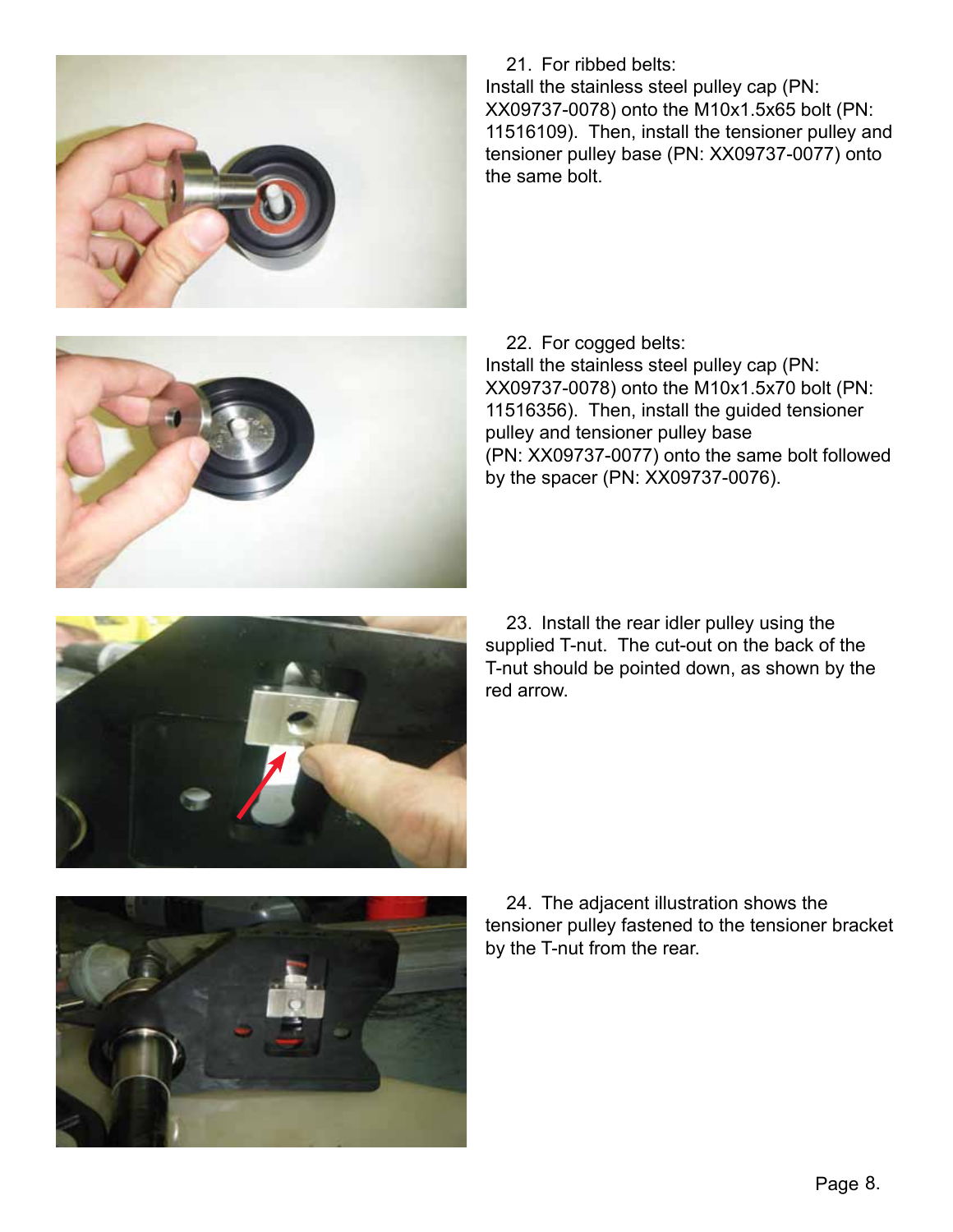

25. The adjacent illustration shows the tensioner pulley fastened to the tensioner bracket by the T-nut from the front.



26. Using a 6mm allen socket and blue loctite, install the two (2) M10x1.5x30 flat head countersunk bolts (PN: KP82415) that fasten the tensioner bracket to the rear of the supercharger. Torque the bolts to 35 ft-lbs.



27. Tighten the pulley hub against the end of the jackshaft. The end of the jackshaft should be flush with the outside of the pulley hub, as shown in the picture.



28. If the MAP sensor was disconnected to create added clearance earlier in this installation, reconnect the MAP sensor at this time.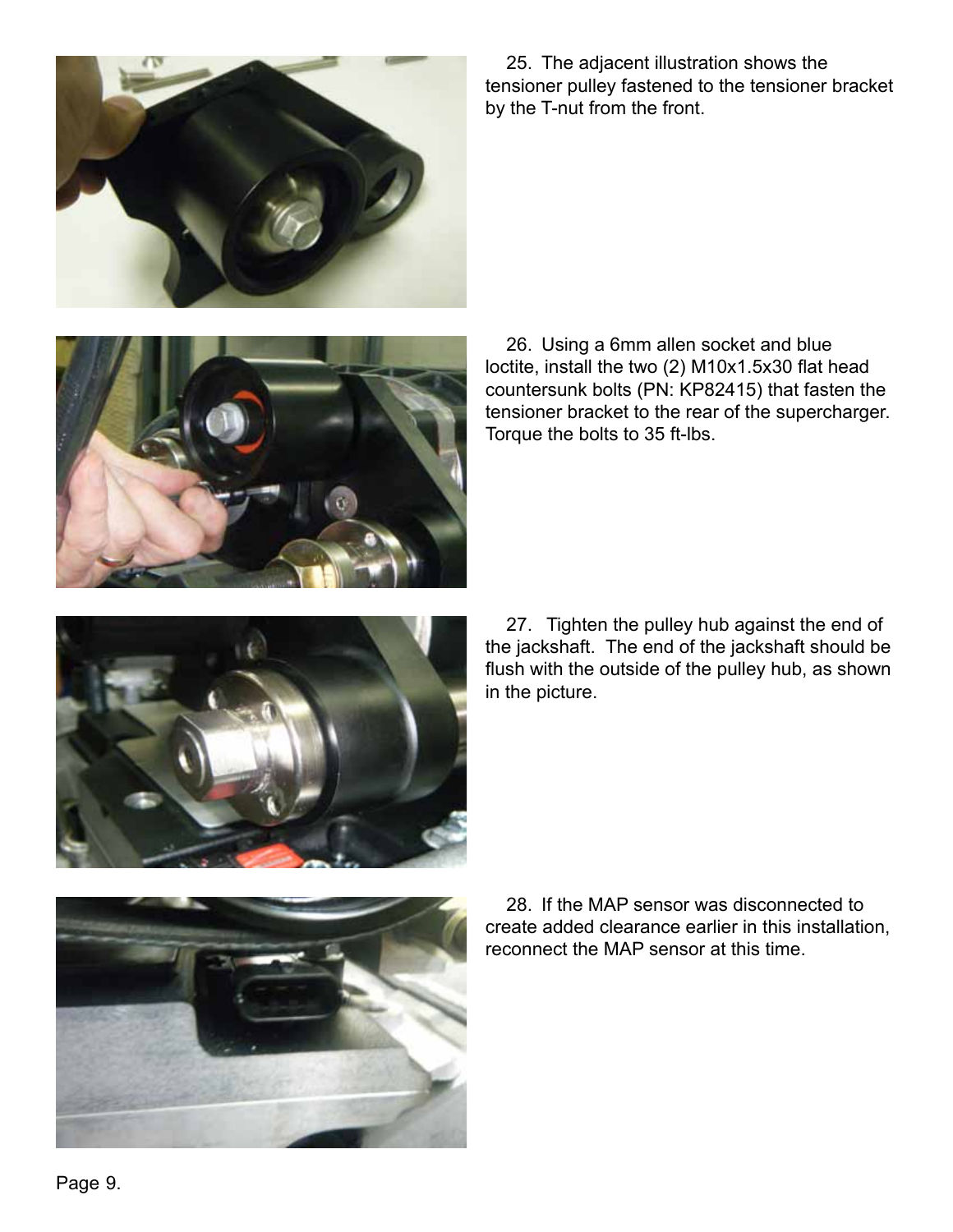

29. It there is sufficient clearence under the rear jackshaft pulley, re-install the stock fuel line onto the fuel rail. If there is not enough room for the stock fuel line, as is true with a 3.49" rear jackshaft pulley, install a new fuel line that allows clearance for the new rear pulleys or modify the stock fuel line accordingly.



30. Using a 10mm socket the eight (8) bolts that were removed in step 7, we will now install the new 14-rib rear pulleys. Start all eight bolts, but only tighten the passenger-side pulley. Torque the bolts on the passenger-side pulley to 106 in-lbs.



31. Install the belt onto the rear pulleys. This will help hold the driver-side pulley in place while being tightened. Work the belt onto the pulleys by running the belt back and forth over the pulleys.



32. Using the belt to hold the pulley in place, tighten the bolts on the driver-side pulley. Torque the bolts to 106 in-lbs.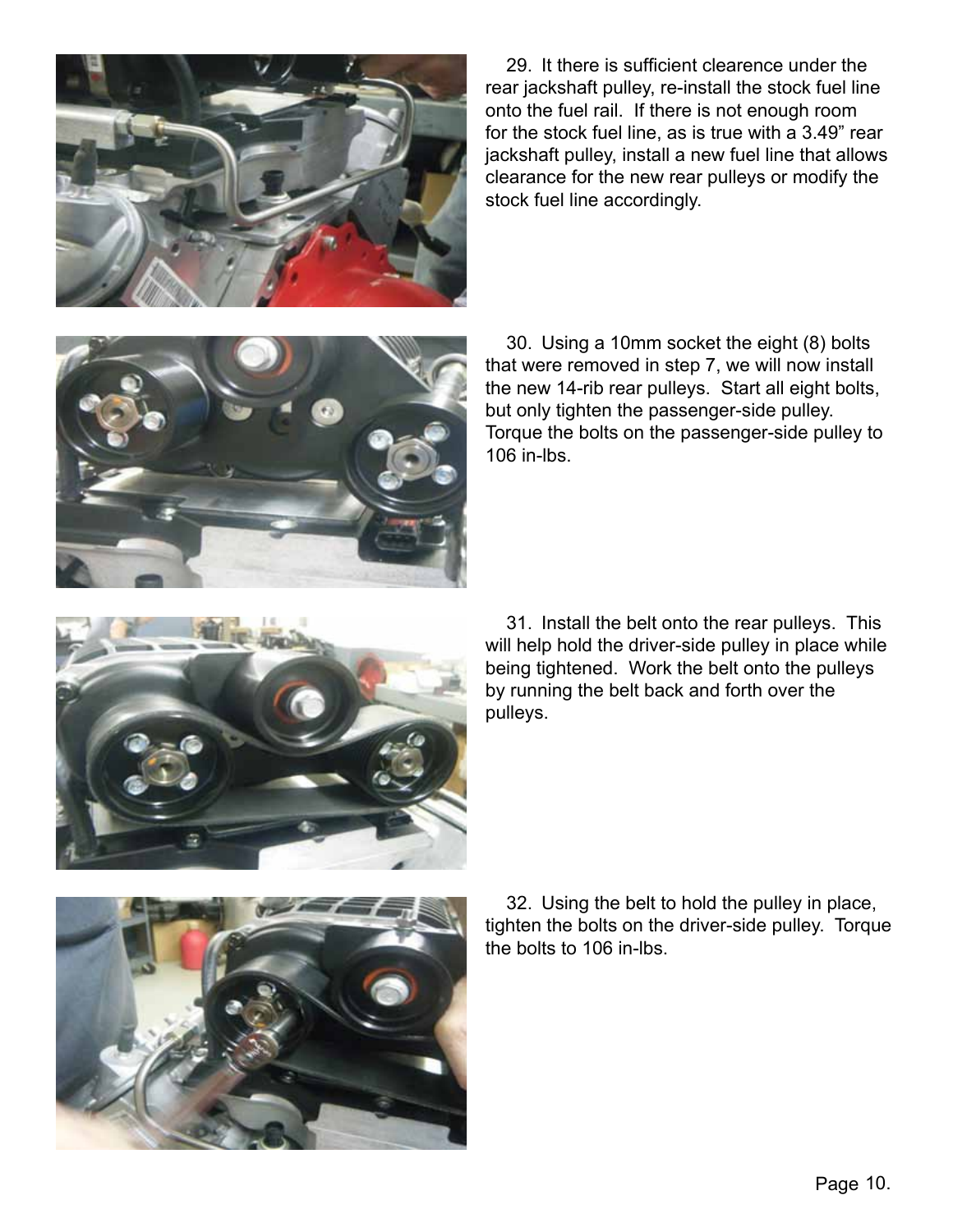

33. Lower the tensioner pulley into position. Install the proper set screw for your pulley/belt configuration. There are three different size set screws supplied in this kit.

34. Using the supplied washer, nut, and a 4mm Allen socket, secure the set screw to the bracket.



35. Tighten the idler pulley bolt until belt is secure.



36. Using a 10mm socket, re-install the front supercharger pulley. Torque the bolts to 106 inlbs.

**Installation of the LPE Magnuson rear jackshaft bracket kit is now complete.**

Page 11.